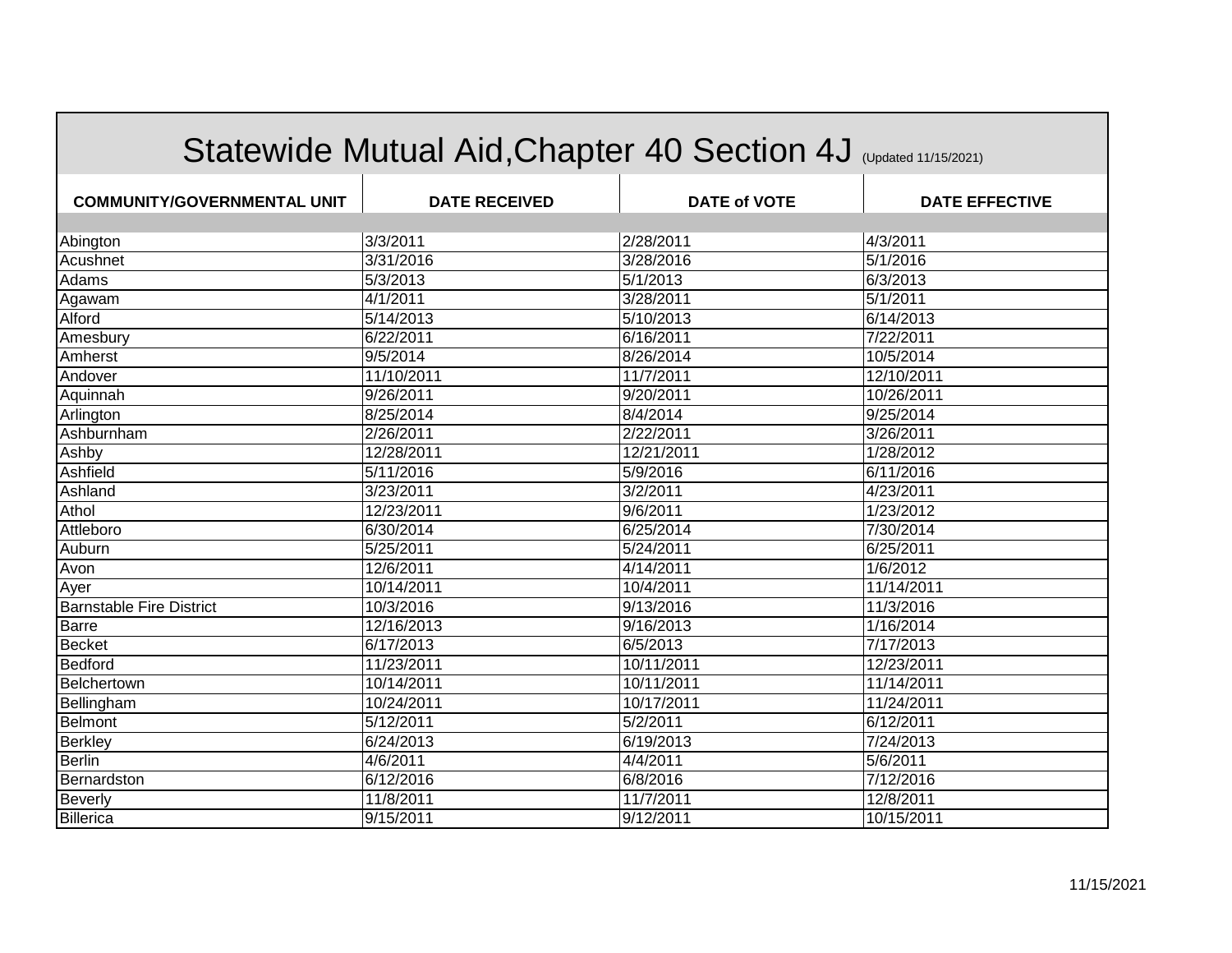|                                            | Statewide Mutual Aid, Chapter 40 Section 4J (Updated 11/15/2021) |                     |                       |
|--------------------------------------------|------------------------------------------------------------------|---------------------|-----------------------|
| <b>COMMUNITY/GOVERNMENTAL UNIT</b>         | <b>DATE RECEIVED</b>                                             | <b>DATE of VOTE</b> | <b>DATE EFFECTIVE</b> |
| Blackstone                                 | 3/23/2011                                                        | 3/15/2011           | 4/23/2011             |
| Blandford                                  | 5/18/2012                                                        | 3/19/2012           | 6/18/2012             |
| Bolton                                     | 10/3/2018                                                        | 10/1/2018           | 11/3/2018             |
| Boston                                     | 1/17/2013                                                        | 1/15/2013           | 2/17/2013             |
| Bourne                                     | 12/16/2011                                                       | 12/6/2011           | 1/16/2012             |
| Boxborough                                 | 3/18/2011                                                        | 3/14/2011           | 4/18/2011             |
| <b>Boxford</b>                             | 1/26/2012                                                        | 1/23/2012           | 2/26/2012             |
| Boylston                                   | 3/24/2011                                                        | 2/25/2011           | 4/24/2011             |
| <b>Braintree</b>                           | 5/19/2021                                                        | 5/19/2021           | 6/19/2021             |
| <b>Brewster</b>                            | 3/17/2011                                                        | 2/28/2011           | 4/17/2011             |
| Bridgewater                                | $\sqrt{2/8/2012}$                                                | 2/7/2012            | 3/8/2012              |
| <b>Brimfield</b>                           | 9/14/2011                                                        | 9/12/2011           | 10/14/2011            |
| <b>Brookfield</b>                          | 2/24/2011                                                        | 2/22/2011           | 3/24/2011             |
| <b>Brookline</b>                           | 5/14/2012                                                        | 1/10/2012           | 6/14/2012             |
| <b>Buckland</b>                            | 11/10/2011                                                       | 10/11/2011          | 12/10/2011            |
| Burlington                                 | 3/12/2012                                                        | 11/14/2011          | 4/12/2012             |
| Cambridge                                  | 9/27/2016                                                        | 8/24/2016           | 10/27/2016            |
| Canton                                     | 9/28/2011                                                        | 7/5/2011            | 10/28/2011            |
| Carlisle                                   | 10/20/2014                                                       | 9/17/2014           | 11/20/2014            |
| Carver                                     | 5/19/2011                                                        | 4/26/2011           | 6/19/2011             |
| <b>CCRLEC Cape Cod Law Enfcmt. Council</b> | 10/16/2018                                                       | 10/16/2018          | 11/16/2018            |
| <b>CEMLEC (Central Mass Law Enf.)</b>      | 9/29/2011                                                        | 9/27/2011           | 10/29/2011            |
| Centerville, Osterville, Marston Mills FD  | 11/28/2011                                                       | 10/12/2011          | 12/28/2011            |
| Charlemont                                 | 3/18/2011                                                        | 3/15/2011           | 4/18/2011             |
| Charlton                                   | 2/11/2011                                                        | 2/10/2011           | 3/11/2011             |
| Chatham                                    | 12/12/2011                                                       | 12/6/2011           | 1/12/2012             |
| Chelmsford                                 | 3/3/2011                                                         | 2/28/2011           | 4/3/2011              |
| Chelsea                                    | 2/1/2016                                                         | 9/19/2011           | 3/1/2016              |
| Cheshire                                   | 4/30/2013                                                        | 4/2/2013            | 5/30/2013             |
| Chester                                    | 3/11/2011                                                        | 2/28/2011           | 4/11/2011             |
| Chesterfield                               | 4/14/2011                                                        | 4/4/2011            | 5/14/2011             |
| Chicopee                                   | 10/28/2011                                                       | 10/7/2011           | 11/28/2011            |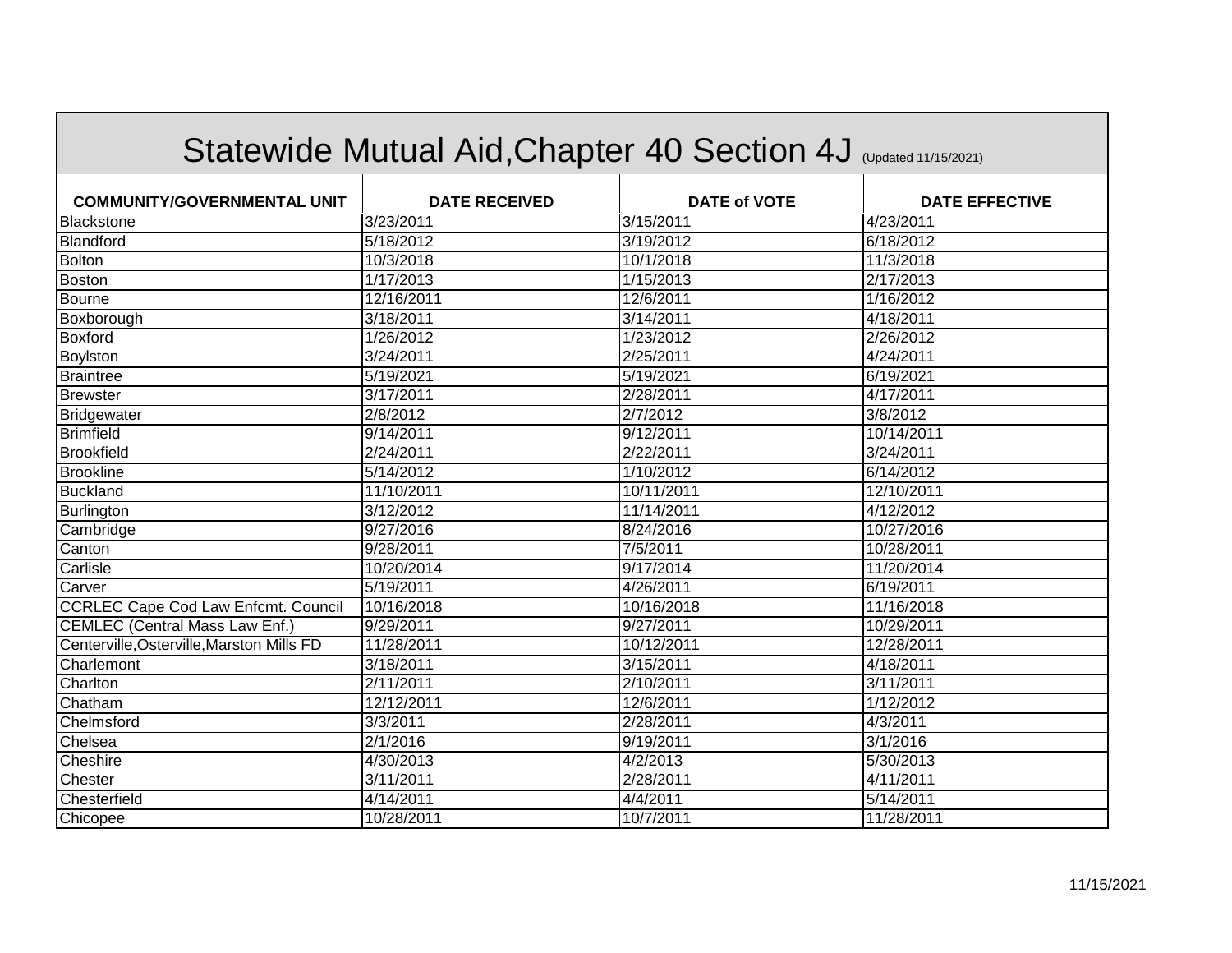|                                    | Statewide Mutual Aid, Chapter 40 Section 4J (Updated 11/15/2021) |                     |                       |
|------------------------------------|------------------------------------------------------------------|---------------------|-----------------------|
| <b>COMMUNITY/GOVERNMENTAL UNIT</b> | <b>DATE RECEIVED</b>                                             | <b>DATE of VOTE</b> | <b>DATE EFFECTIVE</b> |
| Chilmark                           | 7/27/2017                                                        | 7/25/2017           | 8/27/2017             |
| Clarksburg                         | 3/21/2012                                                        | 3/19/2012           | 4/21/2012             |
| Cohasset                           | 10/13/2016                                                       | 9/1/2016            | 11/13/2016            |
| Colrain                            | 9/29/2011                                                        | 9/19/2011           | 10/29/2011            |
| Concord                            | 3/30/2015                                                        | 3/23/2015           | 4/30/2015             |
| Conway                             | 2/26/2011                                                        | 2/22/2011           | 3/26/2011             |
| Cummington                         | 3/24/2011                                                        | 3/10/2011           | 4/24/2011             |
| Dalton                             | 9/26/2013                                                        | 9/9/2013            | 10/26/2013            |
| Danvers                            | 11/22/2011                                                       | 11/21/2011          | 11/22/2011            |
| Dartmouth                          | 7/15/2011                                                        | 7/12/2011           | 8/15/2011             |
| Dedham                             | 10/3/2011                                                        | 9/22/2011           | 11/3/2011             |
| Deerfield                          | 10/26/2012                                                       | 10/24/2012          | 11/26/2012            |
| Dennis                             | 11/14/2011                                                       | 11/1/2011           | 12/14/2011            |
| Dighton                            | 7/31/2013                                                        | 7/31/2013           | 8/31/2013             |
| Douglas                            | 1/21/2014                                                        | 1/28/2014           | 2/21/2014             |
| Dover                              | 9/20/2011                                                        | 9/15/2011           | 10/20/2011            |
| <b>Dracut</b>                      | 11/2/2011                                                        | 10/28/2011          | 12/2/2011             |
| Dudley                             | 9/26/2012                                                        | 9/24/2012           | 10/26/2012            |
| Dunstable                          | 9/10/2014                                                        | 9/10/2014           | 10/10/2014            |
| Duxbury                            | 12/5/2013                                                        | 12/2/2013           | 1/5/2014              |
| East Bridgewater                   | 11/22/2016                                                       | 11/14/2016          | 12/22/2016            |
| <b>East Brookfield</b>             | 3/28/2018                                                        | 3/19/2018           | 4/28/2018             |
| East Longmeadow                    | 10/6/2015                                                        | 9/22/2015           | 11/6/2015             |
| Eastham                            | 10/25/2011                                                       | 10/25/2011          | 11/25/2011            |
| Easthampton                        | 9/9/2011                                                         | 9/7/2011            | 10/9/2011             |
| Easton                             | 4/3/2013                                                         | 3/11/2013           | 5/3/2013              |
| Egremont                           | 3/3/2011                                                         | 3/1/2011            | 4/3/2011              |
| Erving                             | 5/23/2016                                                        | 5/16/2016           | 6/23/2016             |
| Essex                              | 4/27/2011                                                        | 4/25/2011           | 5/27/2011             |
| Fairhaven                          | 11/18/2019                                                       | 11/13/2019          | 1/18/2020             |
| <b>Fall River</b>                  | 9/20/2011                                                        | 9/6/2011            | 10/20/2011            |
| Falmouth                           | 4/19/2012                                                        | 3/5/2012            | 5/19/2012             |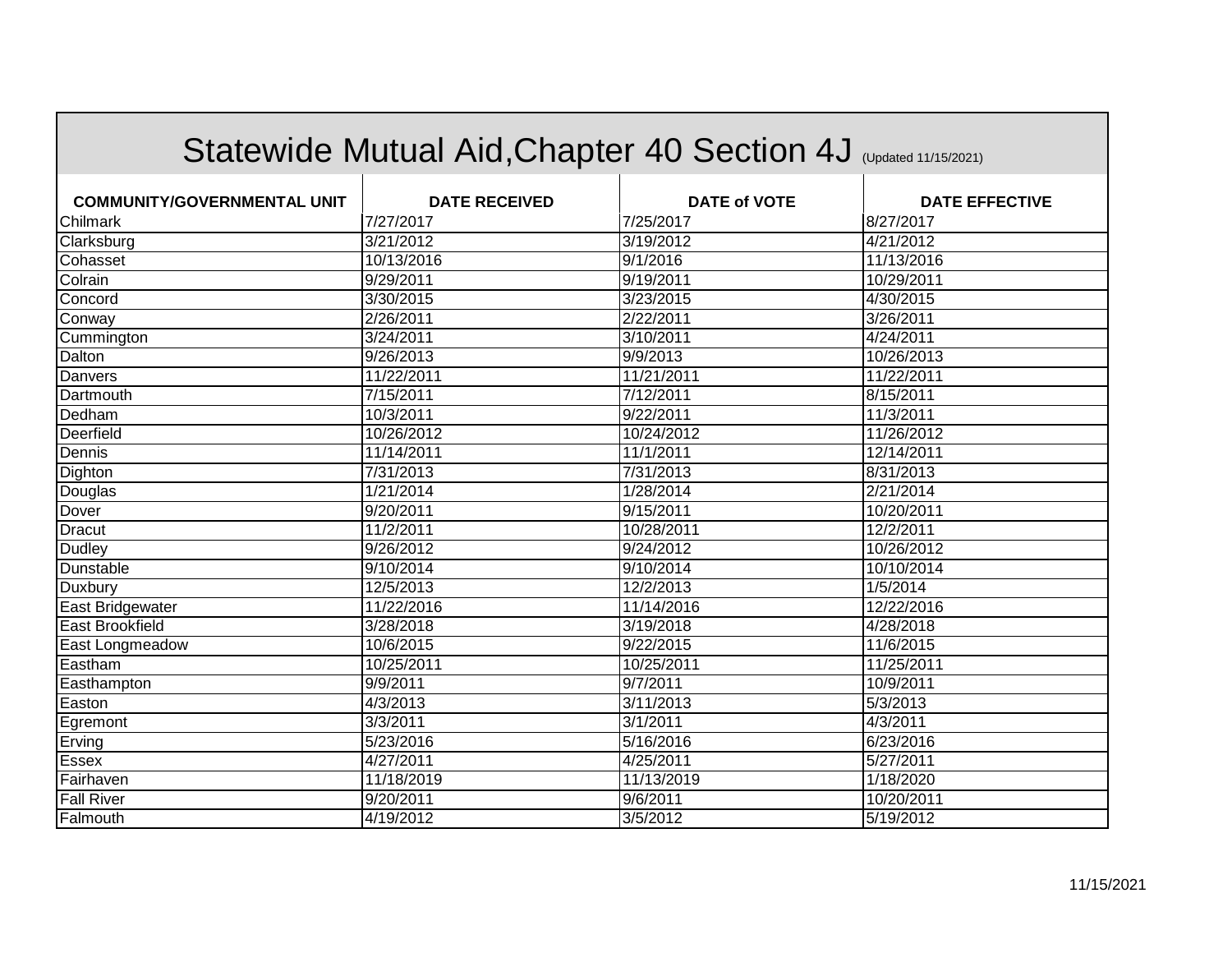|                                    | Statewide Mutual Aid, Chapter 40 Section 4J (Updated 11/15/2021) |                        |                       |
|------------------------------------|------------------------------------------------------------------|------------------------|-----------------------|
| <b>COMMUNITY/GOVERNMENTAL UNIT</b> | <b>DATE RECEIVED</b>                                             | <b>DATE of VOTE</b>    | <b>DATE EFFECTIVE</b> |
| Fitchburg                          | 12/20/2012                                                       | 12/19/2012             | 1/20/2013             |
| Florida                            | 2/3/2014                                                         | $\overline{1/15/2014}$ | 3/3/2014              |
| Framingham                         | 3/30/2018                                                        | 3/15/2018              | 4/30/2018             |
| Franklin                           | 6/21/2011                                                        | 5/15/2011              | 7/21/2011             |
| Freetown                           | 10/6/2011                                                        | Not listed             | 11/6/2011             |
| Georgetown                         | 7/19/2013                                                        | 7/17/2013              | 8/19/2013             |
| Gill                               | 3/11/2011                                                        | 2/28/2011              | 4/11/2011             |
| Gloucester                         | 6/2/2011                                                         | 5/24/2011              | 7/2/2011              |
| Goshen                             | 2/25/2011                                                        | 2/22/2011              | 3/25/2011             |
| Gosnold                            | 11/21/2011                                                       | 10/21/2011             | 12/21/2011            |
| Grafton                            | 5/2/2011                                                         | 4/19/2011              | 6/2/2011              |
| Granby                             | 11/8/2013                                                        | 11/4/2013              | 12/8/2013             |
| Granville                          | 2/14/2011                                                        | 2/7/2011               | 3/14/2011             |
| <b>Great Barrington</b>            | 11/22/2011                                                       | 11/14/2011             | 12/22/2011            |
| Greenfield                         | 3/25/2016                                                        | 3/24/2016              | 4/25/2016             |
| Groton                             | 5/21/2018                                                        | 5/15/2018              | 6/21/2018             |
| Groveland                          | 9/29/2011                                                        | 9/26/2011              | 10/29/2011            |
| Hadley                             | 8/12/2013                                                        | 3/2/2011               | 9/12/2013             |
| <b>Halifax</b>                     | 3/2/2011                                                         | 2/22/2011              | 4/2/2011              |
| Hamilton                           | 2/26/2019                                                        | 2/25/2019              | 3/26/2019             |
| Hampden                            | 12/1/2015                                                        | 11/23/2015             | 1/1/2016              |
| Hancock                            | 2/3/2014                                                         | 1/21/2014              | 2/3/2014              |
| Hanover                            | 4/18/2012                                                        | 4/4/2012               | 5/18/2012             |
| Hanson                             | 9/30/2011                                                        | 9/13/2011              | 10/30/2011            |
| Hardwick                           | 3/18/2011                                                        | 3/14/2011              | 4/18/2011             |
| Harvard                            | 12/7/2015                                                        | 12/1/2015              | 1/7/2016              |
| Harwich                            | 4/17/2019                                                        | 4/8/2019               | 5/17/2019             |
| Hatfield                           | $\sqrt{5/1/2012}$                                                | 4/24/2012              | 6/1/2012              |
| Haverhill                          | 9/20/2011                                                        | 9/16/2011              | 10/20/2011            |
| <b>Hawley</b>                      | 5/21/2016                                                        | 5/17/2016              | 6/21/2016             |
| <b>Heath</b>                       | 9/20/2011                                                        | 9/12/2011              | 10/20/2011            |
| Hingham                            | 9/16/2019                                                        | 9/10/2019              | 10/16/2019            |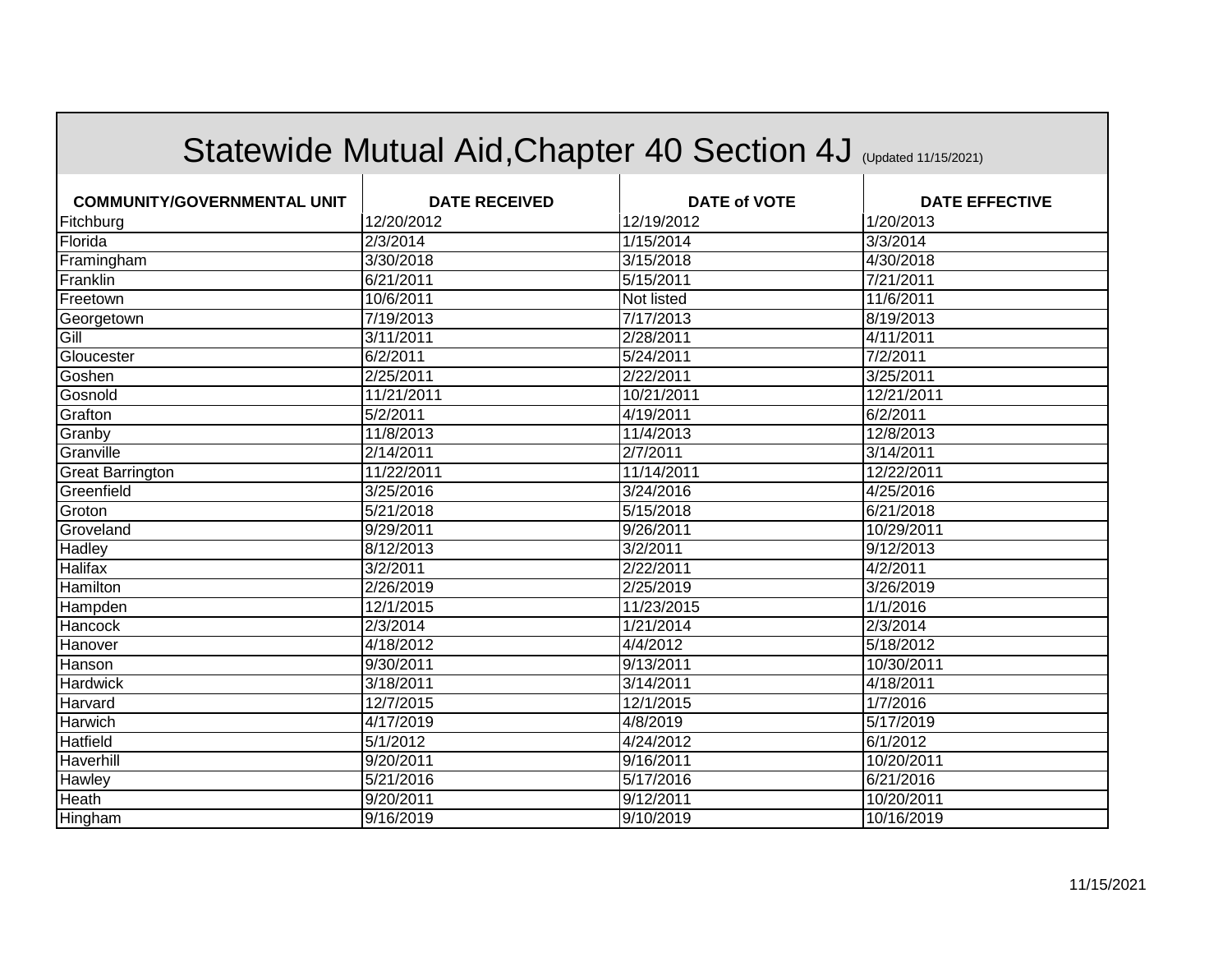|                                    |                       | Statewide Mutual Aid, Chapter 40 Section 4J (Updated 11/15/2021) |                       |
|------------------------------------|-----------------------|------------------------------------------------------------------|-----------------------|
| <b>COMMUNITY/GOVERNMENTAL UNIT</b> | <b>DATE RECEIVED</b>  | <b>DATE of VOTE</b>                                              | <b>DATE EFFECTIVE</b> |
| Hinsdale                           | 7/20/2012             | 3/6/2012                                                         | 8/20/2012             |
| Holden                             | 9/29/2011             | 9/28/2011                                                        | 10/29/2011            |
| Holland                            | 6/11/2013             | 5/21/2013                                                        | 7/11/2013             |
| Holliston                          | 2/25/2011             | 2/23/2011                                                        | 3/25/2011             |
| Holyoke                            | 9/26/2013             | 9/12/2013                                                        | 10/26/2013            |
| Hopedale                           | 1/6/2014              | 12/16/2013                                                       | 2/6/2014              |
| Hopkinton                          | 9/28/2011             | 9/20/2011                                                        | 10/28/2011            |
| Hubbardston                        | 9/11/2013             | 8/26/2013                                                        | 10/11/2013            |
| Hudson                             | 3/2/2011              | 2/28/2011                                                        | 4/2/2011              |
| Huntington                         | 2/26/2011             | 2/23/2011                                                        | 3/26/2011             |
| Ipswich                            | 7/6/2012              | 6/25/2012                                                        | 8/6/2012              |
| Kingston                           | 2/18/2011             | 2/15/2011                                                        | 3/18/2011             |
| Lakeville                          | 10/12/2011            | 10/3/2011                                                        | 11/12/2011            |
| Lancaster                          | 2/17/2011-Letter Only | 2/15/2011                                                        | 3/17/2011             |
| Lanesborough                       | 5/23/2013             | 5/20/2013                                                        | 6/23/2013             |
| Lawrence                           | 4/4/2011              | 3/28/2011                                                        | $\sqrt{5/4}/2011$     |
| Lee                                | 11/12/2014            | 10/21/2014                                                       | 12/12/2014            |
| Leicester                          | 3/3/2011              | 2/22/2011                                                        | 4/3/2011              |
| Lenox                              | 11/13/2011            | 10/5/2011                                                        | 11/13/2011            |
| Leominster                         | 9/29/2011             | 9/27/2011                                                        | 10/29/2011            |
| Leverett                           | 4/6/2016              | 4/5/2016                                                         | 5/6/2016              |
| Lexington                          | 6/7/2013              | 2/11/2013                                                        | 7/7/2013              |
| Leyden                             | 3/10/2011             | 3/3/2011                                                         | 4/10/2011             |
| Lincoln                            | 9/26/2011             | 9/22/2011                                                        | 10/26/2011            |
| Littleton                          | 6/25/2014             | 6/23/2014                                                        | 7/25/2014             |
| Longmeadow                         | 2/19/2016             | 1/5/2016                                                         | 3/19/2016             |
| Lowell                             | 2/07/2011-Letter Only | 2/3/2011                                                         | 3/7/2011              |
| Ludlow                             | 6/8/2011              | 5/4/2011                                                         | 7/8/2011              |
| Lunenberg                          | 1/20/2012             | 1/17/2012                                                        | 2/20/2012             |
| Lynn                               | 7/25/2016             | 7/19/2016                                                        | 8/25/2016             |
| Lynnfield                          | 2/28/2011             | 2/7/2011                                                         | 3/28/2011             |
| Manchester                         | 10/4/2011             | 9/19/2011                                                        | 11/4/2011             |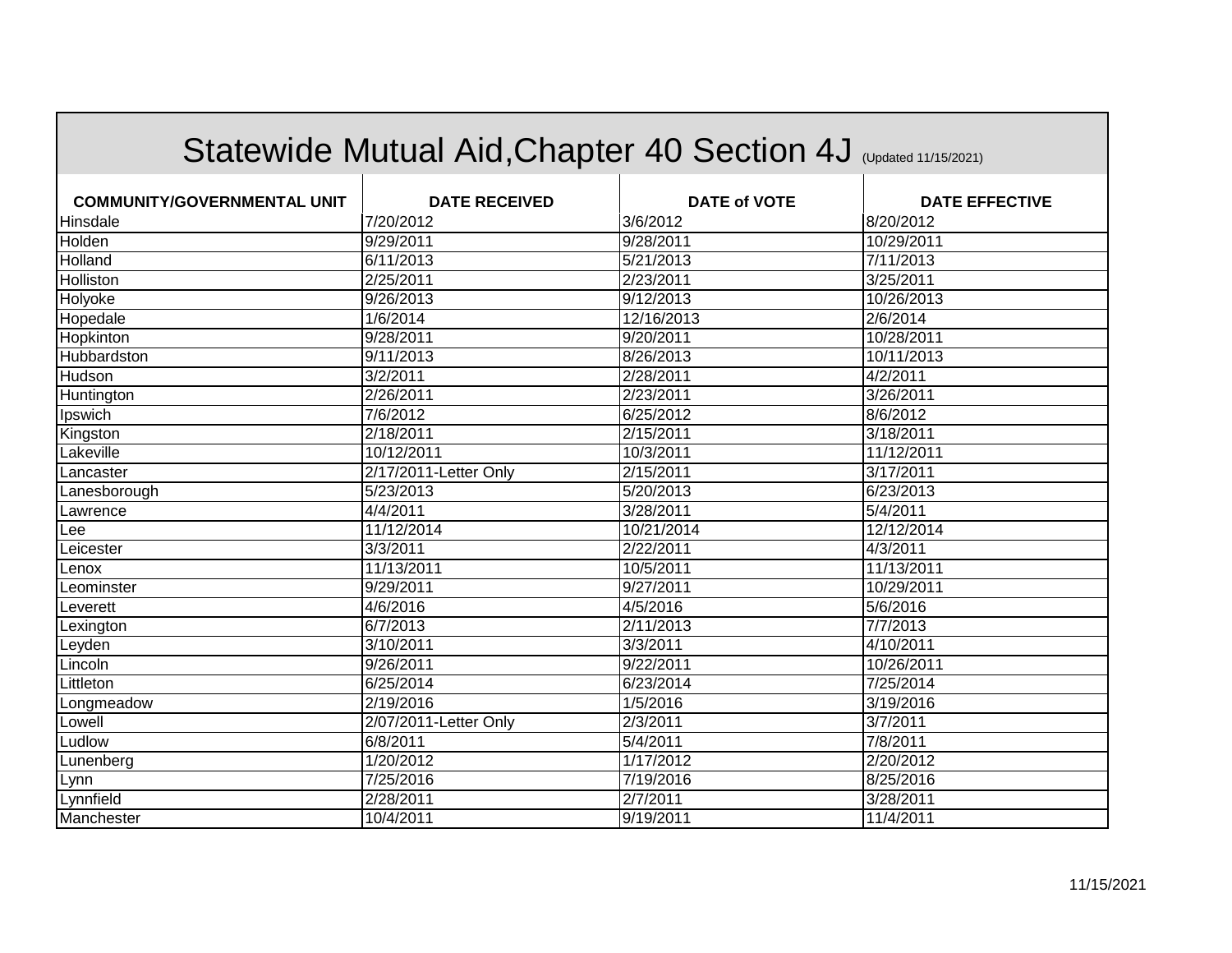|                                             | Statewide Mutual Aid, Chapter 40 Section 4J (Updated 11/15/2021) |                     |                       |
|---------------------------------------------|------------------------------------------------------------------|---------------------|-----------------------|
| <b>COMMUNITY/GOVERNMENTAL UNIT</b>          | <b>DATE RECEIVED</b>                                             | <b>DATE of VOTE</b> | <b>DATE EFFECTIVE</b> |
| Mansfield                                   | 10/31/2011                                                       | 10/27/2011          | 12/1/2011             |
| Marblehead                                  | 9/19/2011                                                        | 9/14/2011           | 10/19/2011            |
| Marion                                      | 10/4/2011                                                        | 9/20/2011           | 11/4/2011             |
| Marlborough                                 | 7/29/2011                                                        | 7/27/2011           | 8/29/2011             |
| Marshfield                                  | 10/19/2011                                                       | 10/17/2011          | 11/19/2011            |
| Maynard                                     | 10/18/2011                                                       | 10/18/2011          | 11/18/2011            |
| Medfield                                    | 10/7/2011                                                        | 9/20/2011           | 11/7/2011             |
| Medford                                     | 10/7/2016                                                        | 10/4/2016           | 11/7/2016             |
| Medway                                      | 10/5/2011                                                        | 10/3/2011           | 11/5/2011             |
| Melrose                                     | 2/22/2011                                                        | 2/17/2011           | 3/22/2011             |
| Mendon                                      | 7/29/2016                                                        | 7/12/2016           | 8/29/2016             |
| Merrimac                                    | 3/31/2011                                                        | 3/28/2011           | 5/1/2011              |
| Methuen                                     | 10/3/2011                                                        | 9/29/2011           | 11/3/2011             |
| Middleborough                               | 8/9/2011                                                         | 7/25/2011           | 9/9.2011              |
| Middlefield                                 | 10/13/2011                                                       | 10/3/2011           | 11/13/2011            |
| Middleton                                   | 9/30/2011                                                        | 9/13/2011           | 10/30/2011            |
| Milford                                     | 6/20/2011                                                        | 3/8/2011            | 7/20/2011             |
| Millbury                                    | 3/3/2011                                                         | 2/22/2011           | 4/3/2011              |
| <b>Millis</b>                               | 9/14/2011                                                        | 9/12/2011           | 10/14/2011            |
| Millville                                   | 6/22/2011                                                        | 6/21/2011           | 7/22/2011             |
| <b>MLEC, (Metropolitan Law Enforcement)</b> | 9/6/2011                                                         | 9/6/2011            | 10/6/2011             |
| Monroe                                      | 9/6/2011                                                         | 8/29/2011           | 10/6/2011             |
| Monson                                      | 10/3/2011                                                        | 9/29/2011           | 11/3/2011             |
| Montague (Center Fire Dirstrict)            | 3/31/2012                                                        | 2/14/2012           | 5/1/2012              |
| Montague (Town)                             | 3/31/2012                                                        | 2/13/2012           | 5/1/2012              |
| Montague (Turners Falls Fire District)      | 3/31/2012                                                        | 2/6/2012            | 5/1/2012              |
| Monterey                                    | 11/16/2011                                                       | 11/14/2011          | 12/15/2011            |
| Montgomery                                  | 9/22/2011                                                        | 9/15/2011           | 10/22/2011            |
| Mount Washington                            | 3/31/2011                                                        | 3/21/2011           | 5/1/2011              |
| Nahant                                      | 3/11/2011                                                        | 3/9/2011            | 4/11/2011             |
| Nantucket                                   | 11/2/2011                                                        | 10/19/2011          | 12/2/2011             |
| <b>Natick</b>                               | 1/25/2012                                                        | 1/23/2012           | 2/25/2012             |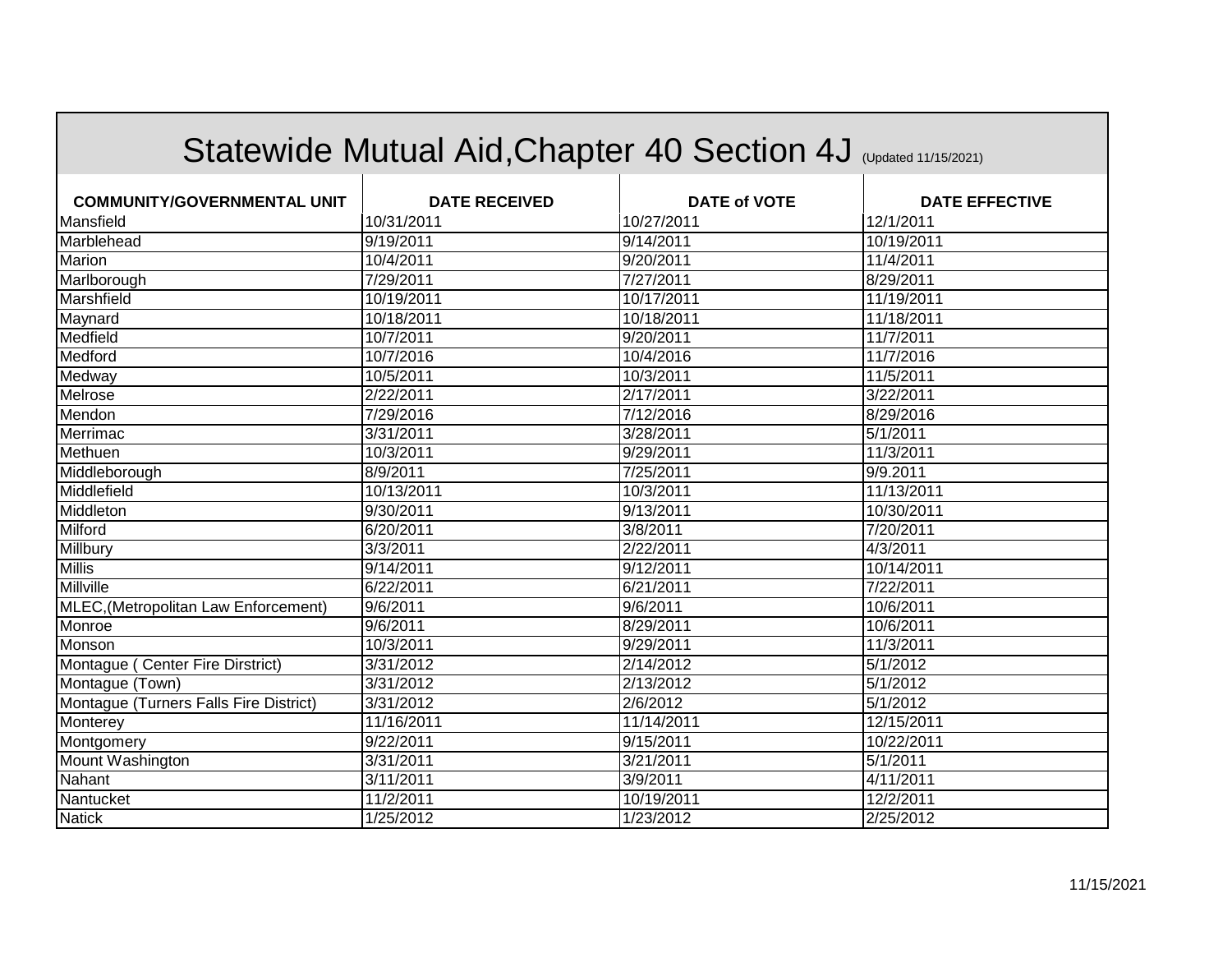|                                             |                      | Statewide Mutual Aid, Chapter 40 Section 4J (Updated 11/15/2021) |                       |
|---------------------------------------------|----------------------|------------------------------------------------------------------|-----------------------|
| <b>COMMUNITY/GOVERNMENTAL UNIT</b>          | <b>DATE RECEIVED</b> | <b>DATE of VOTE</b>                                              | <b>DATE EFFECTIVE</b> |
| Needham                                     | 11/4/2011            | 10/25/2011                                                       | 12/4/2011             |
| $***$<br><b>NEMLEC (NE Law Enforcement)</b> | 2/2/2011             | 1/25/2011                                                        | 3/2/2011              |
| New Ashford                                 | 10/9/2015            | 9/30/2015                                                        | 11/9/2015             |
| New Bedford                                 | 6/20/2011            | 5/26/2011                                                        | 7/20/2011             |
| New Braintree                               | 3/11/2011            | 3/1/2011                                                         | 4/11/2011             |
| New Marlborough                             | 9/1/2011             | 8/31/2011                                                        | 10/1/2011             |
| <b>New Salem</b>                            | 12/4/2013            | 11/25/2013                                                       | 1/4/2014              |
| Newbury                                     | 10/31/2011           | 10/27/2011                                                       | 12/1/2011             |
| Newburyport                                 | 2/27/2014            | 2/26/2014                                                        | 3/27/2014             |
| Newton                                      | 8/26/2011            | 8/22/2011                                                        | 9/26/2011             |
| Norfolk                                     | 3/7/2019             | 3/4/2019                                                         | 4/7/2019              |
| <b>North Adams</b>                          | 10/6/2011            | 10/4/2011                                                        | 11/6/2011             |
| North Andover                               | 1/12/2012            | 1/9/2012                                                         | 2/12.2012             |
| North Attleboro                             | 9/13/2011            | 9/8/2011                                                         | 10/13/2011            |
| North Brookfield                            | 9/29/2011            | 9/27/2011                                                        | 10/29/2011            |
| North Reading                               | 1/30/2012            | 1/23/2012                                                        | 3/1/2012              |
| Northamton                                  | 10/25/2011           | 10/24/2011                                                       | 11/25/2011            |
| Northborough                                | 6/20/2018            | 6/11/2018                                                        | 7/20/2018             |
| Northbridge                                 | 1/26/2012            | 1/23/2012                                                        | 2/26/2012             |
| Northfield                                  | 12/16/2011           | 12/13/2011                                                       | 1/16/2012             |
| Norton                                      | 10/24/2011           | 10/20/2011                                                       | 11/24/2011            |
| Norwood                                     | 9/8/2011             | 9/6/2011                                                         | 10/8/2011             |
| Oakham                                      | 9/23/2011            | 9/19/2011                                                        | 10/23/2011            |
| Orange                                      | 5/5/2011             | 4/27/2011                                                        | 6/5/2011              |
| Otis                                        | 6/17/2013            | 6/1/2013                                                         | 7/17/2013             |
| Oxford                                      | 9/27/2012            | 9/25/2012                                                        | 10/27/2012            |
| Palmer                                      | 5/15/2013            | 5/14/2013                                                        | 6/15/2013             |
| Palmer (Bondsville) Fire District           | 1/9/2014             | 1/2/2014                                                         | 2/2/2014              |
| Palmer (Three Rivers) Fire District         | 1/9/2014             | 12/26/2013                                                       | 2/9/2014              |
| <b>Palmer Fire District 1</b>               | 9/26/2011            | 9/13/2011                                                        | 10/26/2011            |
| Palmer Water District 1                     | 9/26/2011            | 9/13/2011                                                        | 10/26/2011            |
| Paxton                                      | 9/7/2011             | 3/21/2011                                                        | 10/7/2011             |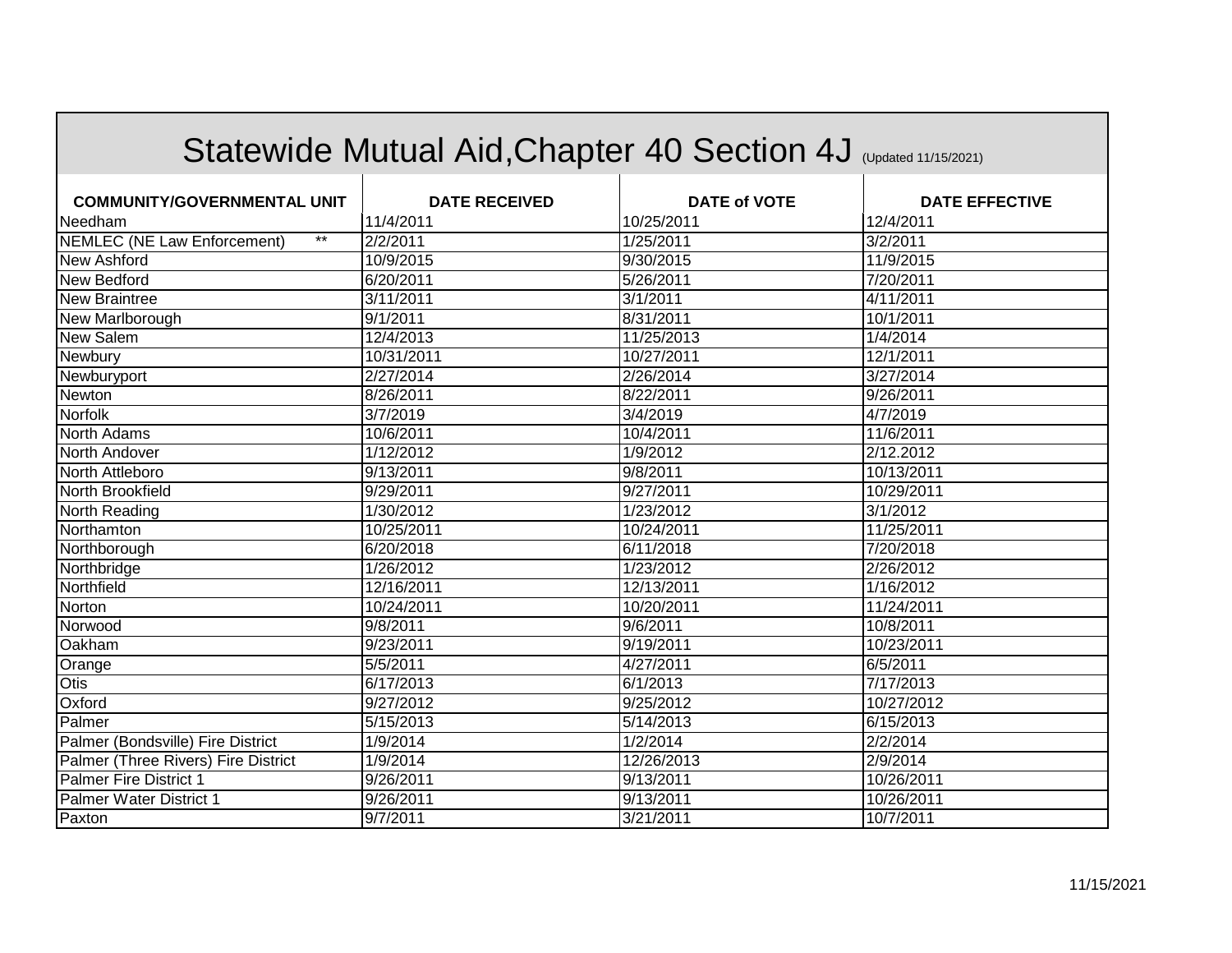|                                    | Statewide Mutual Aid, Chapter 40 Section 4J (Updated 11/15/2021) |                     |                       |
|------------------------------------|------------------------------------------------------------------|---------------------|-----------------------|
| <b>COMMUNITY/GOVERNMENTAL UNIT</b> | <b>DATE RECEIVED</b>                                             | <b>DATE of VOTE</b> | <b>DATE EFFECTIVE</b> |
| Peabody                            | 4/15/2011                                                        | 4/13/2011           | 5/15/2011             |
| Pelham                             | 3/18/2011                                                        | 2/28/2011           | 4/18/2011             |
| Pembroke                           | 11/15/2019                                                       | 10/29/2019          | 1/15/2020             |
| Pepperell                          | 12/18/2017                                                       | 10/16/2017          | 1/18/2018             |
| Peru                               | 9/7/2011                                                         | 8/29/2011           | 10/7/2011             |
| Petersham                          | 3/3/2011                                                         | 3/1/2011            | 4/3/2011              |
| Phillipston                        | 5/22/2021                                                        | 4/7/2021            | 6/22/2021             |
| Pittsfield                         | 5/14/2013                                                        | 5/7/2013            | 6/14/2013             |
| Plainfield                         | 9/29/2011                                                        | 9/13/2011           | 10/29/2011            |
| Plainville                         | 9/28/2017                                                        | 9/20/2017           | 10/20/2017            |
| Plymouth                           | 4/27/2011                                                        | 4/19/2011           | 5/27/2011             |
| <b>Plymouth County Sheriffs</b>    | 6/20/2018                                                        | 6/13/2018           | 7/20/2018             |
| Plympton                           | 9/22/2011                                                        | 9/19/2011           | 10/23/2011            |
| Provincetown                       | 9/14/2011                                                        | 9/12/2011           | 10/14/2011            |
| Quincy                             | 5/29/2019                                                        | 2/12/2019           | 6/29/2019             |
| Raynham                            | 12/1/2011                                                        | 11/29/2011          | 1/1/2012              |
| Reading                            | 3/25/2011                                                        | 3/1/2011            | 4/25/2011             |
| Rehoboth                           | 3/18/2011                                                        | 3/14/2011           | 4/18/2011             |
| Revere                             | 3/2/2011                                                         | 2/28/2011           | 4/2/2011              |
| Richmond                           | 1/9/2014                                                         | 1/8/2014            | 2/9/2014              |
| Rochester                          | 2/17/2011-Letter Only                                            | 2/14/2011           | 3/17/2011             |
| Rockland                           | 4/27/2011                                                        | 4/19/2011           | 5/27/2011             |
| Rockport                           | 9/28/2011                                                        | 6/14/2011           | 10/28/2011            |
| Rowe                               | 11/18/2011                                                       | 10/26/2011          | 12/18/2011            |
| Rowley                             | 1/18/2012                                                        | 1/13/2012           | 2/18/2012             |
| Royalston                          | 11/8/2013                                                        | 10/4/2013           | 12/8/2013             |
| Russell                            | 3/23/2011                                                        | 3/15/2011           | 4/23/2011             |
| Rutland                            | 5/29/2018                                                        | 5/21/2018           | 6/29/2018             |
| Salem                              | 9/23/2011                                                        | 9/23/2011           | 10/23/2011            |
| Salisbury                          | 10/17/2011                                                       | 10/3/2011           | 11/17/2011            |
| Sandisfield                        | 3/10/2011                                                        | 3/7/2011            | 4/10/2011             |
| Sandwich                           | 9/27/2012                                                        | 10/20/2011          | 10/27/2012            |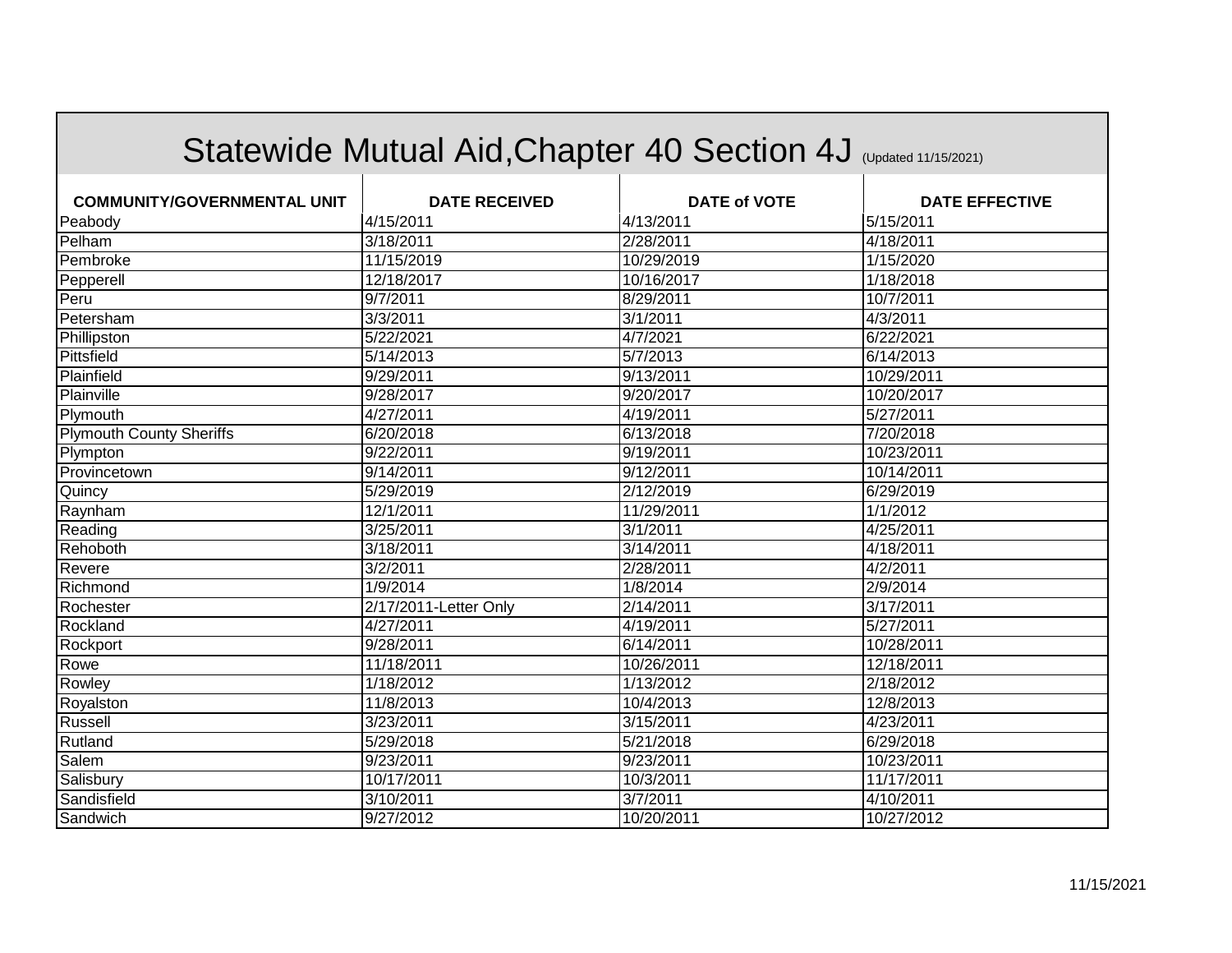|                                         |                       | Statewide Mutual Aid, Chapter 40 Section 4J (Updated 11/15/2021) |                       |
|-----------------------------------------|-----------------------|------------------------------------------------------------------|-----------------------|
| <b>COMMUNITY/GOVERNMENTAL UNIT</b>      | <b>DATE RECEIVED</b>  | <b>DATE of VOTE</b>                                              | <b>DATE EFFECTIVE</b> |
| Saugus                                  | 3/20/2017             | 3/15/2017                                                        | 4/20/2017             |
| Savoy                                   | 3/17/2011             | 3/15/2011                                                        | 4/17/2011             |
| Scituate                                | 2/10/2020             | 2/7/2020                                                         | 4/10/2020             |
| SE MA Regional 911                      | 5/20/2021             | 5/20/2021                                                        | 6/20/2021             |
| Seekonk                                 | 3/11/2011             | 3/9/2011                                                         | 4/11/2011             |
| <b>SEMLEC, Southeastern Law Council</b> | 2/24/2017             | 2/24/217                                                         | 3/24/2017             |
| Sharon                                  | 9/23/2011             | 9/20/2011                                                        | 10/23/2011            |
| Sheffield                               | 3/10/2011             | 2/22/2011                                                        | 4/10/2011             |
| Shelburne                               | 8/28/2013             | 8/26/2013                                                        | 9/28/2013             |
| Sherborn                                | 8/31/2011             | 2/17/2011                                                        | 10/1/2011             |
| Shirley                                 | 10/7/2011             | 10/3/2011                                                        | 11/7/2011             |
| Shrewsbury                              | 5/3/2018              | 4/12/2018                                                        | 6/3/2018              |
| Shutesbury                              | 10/20/2011            | 8/30/2011                                                        | 11/20/2011            |
| Somerset                                | 11/7/2016             | 10/19/2011                                                       | 12/7/2016             |
| Somerville                              | 1/29/2014             | 1/27/2014                                                        | 3/1/2014              |
| South Hadley                            | 5/25/2012             | 3/20/2012                                                        | 6/25/2012             |
| Southampton                             | 8/26/2015             | 8/25/2015                                                        | 9/26/2015             |
| Southborough                            | 11/7/2011             | 11/1/2011                                                        | 12/7/2011             |
| Southbridge                             | 3/14/2011             | 2/28/2011                                                        | 4/14/2011             |
| Southwick                               | 11/3/2011             | 10/31/2011                                                       | 12/3/2011             |
| Spencer                                 | 3/30/2011             | 3/28/2011                                                        | 4/30/2011             |
| Springfield                             | 11/15/2013            | 11/15/2013                                                       | 12/15/2013            |
| Springfield Water & Sewer<br>$***$      | 2/11/2011-Letter Only | 2/10/2011                                                        | 3/11/2011             |
| Sterling                                | 4/5/2011              | 3/30/2011                                                        | 5/5/2011              |
| Stockbridge                             | 9/9/2011              | 9/7/2011                                                         | 10/9/2011             |
| Stoneham                                | 9/29/2011             | 9/20/2011                                                        | 10/29/2011            |
| Stoughton                               | 10/6/2021             | 10/5/2021                                                        | 11/5/2021             |
| Stow                                    | 2/14/2011             | 2/8/2011                                                         | 3/14/2011             |
| Sturbridge                              | 7/20/2015             | 7/20/2015                                                        | 8/20/2015             |
| Sudbury                                 | $\sqrt{5/17/2018}$    | 5/1/2018                                                         | 6/17/2018             |
| Sunderland                              | 5/9/2016              | 5/2/2016                                                         | 6/9/2016              |
| Sutton                                  | 2/21/2011-Letter Only | 2/17/2011                                                        | 3/21/2011             |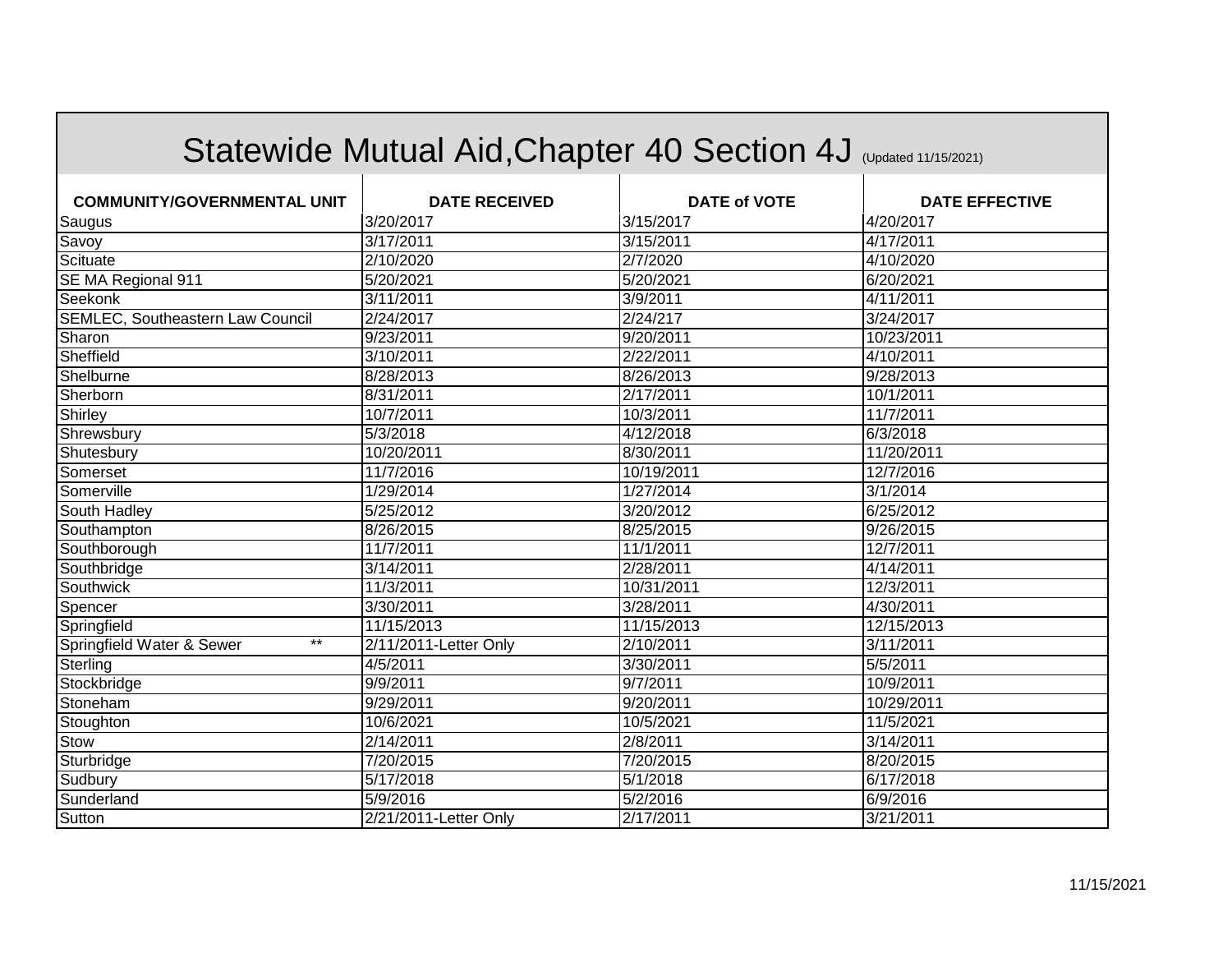|                                    |                      | Statewide Mutual Aid, Chapter 40 Section 4J (Updated 11/15/2021) |                       |
|------------------------------------|----------------------|------------------------------------------------------------------|-----------------------|
| <b>COMMUNITY/GOVERNMENTAL UNIT</b> | <b>DATE RECEIVED</b> | <b>DATE of VOTE</b>                                              | <b>DATE EFFECTIVE</b> |
| Swampscott                         | 9/16/2011            | 9/14/2011                                                        | 10/16/2011            |
| Swansea                            | 3/15/2012            | 3/6/2012                                                         | 4/15/2012             |
| Taunton                            | 6/28/2013            | 6/27/2013                                                        | 7/28/2013             |
| Templeton                          | 10/11/2011           | 9/26/2011                                                        | 11/11/2011            |
| Tewksbury                          | 3/8/2012             | 2/28/2012                                                        | 4/8/2012              |
| Tisbury                            | 10/2/2014            | 7/29/2014                                                        | 11/2/2014             |
| Tolland                            | 5/18/2011            | 3/7/2011                                                         | 6/18/2011             |
| Topsfield                          | 4/20/2017            | 4/10/2017                                                        | 5/20/2017             |
| Townsend                           | 4/4/2011             | 3/15/2011                                                        | 5/4/2011              |
| Truro                              | 4/4/2011             | 2/22/2011                                                        | 5/4/2011              |
| Tyngsborough                       | 10/24/2011           | 7/11/2011                                                        | 11/24/2011            |
| Tyringham                          | 11/2/2011            | 10/26/2011                                                       | 12/2/2011             |
| Upton                              | 6/22/2012            | 6/19/2012                                                        | 7/22/2012             |
| <b>Uxbridge</b>                    | 6/17/2011            | 6/13/2011                                                        | 7/17/2011             |
| Wakefield                          | 9/14/2011            | 9/12/2011                                                        | 10/14/2011            |
| Wales                              | 3/31/2012            | 3/27/2012                                                        | 5/1/2012              |
| Walpole                            | 2/16/2011            | 2/8/2011                                                         | 3/16/2011             |
| Ware                               | 2/28/2011            | 2/22/2011                                                        | 3/28/2011             |
| Wareham                            | 9/23/2011            | 9/13/2011                                                        | 10/23/2011            |
| Warren                             | 12/16/2011           | 12/13/2011                                                       | 1/16/2012             |
| <b>Warwick</b>                     | 9/12/2011            | 9/6/2011                                                         | 10/12/2011            |
| Washington                         | 10/11/2011           | 9/26/2011                                                        | 11/11/2011            |
| Watertown                          | 2/19/2019            | 2/12/2019                                                        | 3/19/2019             |
| Wayland                            | 2/16/2011            | 2/14/2011                                                        | 3/16/2011             |
| Webster                            | 12/5/2013            | 11/18/2013                                                       | 1/5/2014              |
| Wellesley                          | 7/1/2011             | 6/29/2011                                                        | 8/1/2011              |
| Wellfleet                          | 11/9/2011            | 10/11/2011                                                       | 12/9/2011             |
| Wendell                            | 9/23/2011            | 8/20/2011                                                        | 10/23/2011            |
| Wenham                             | 10/11/2016           | 10/4/2016                                                        | 11/11/2016            |
| West Barnstable Fire District      | 10/25/2011           | 10/19/2011                                                       | 11/25/2011            |
| West Boylston                      | 2/16/2011            | 2/9/2011                                                         | 3/16/2011             |
| West Bridgewater                   | 11/23/2011           | 11/1/2011                                                        | 12/23/2011            |